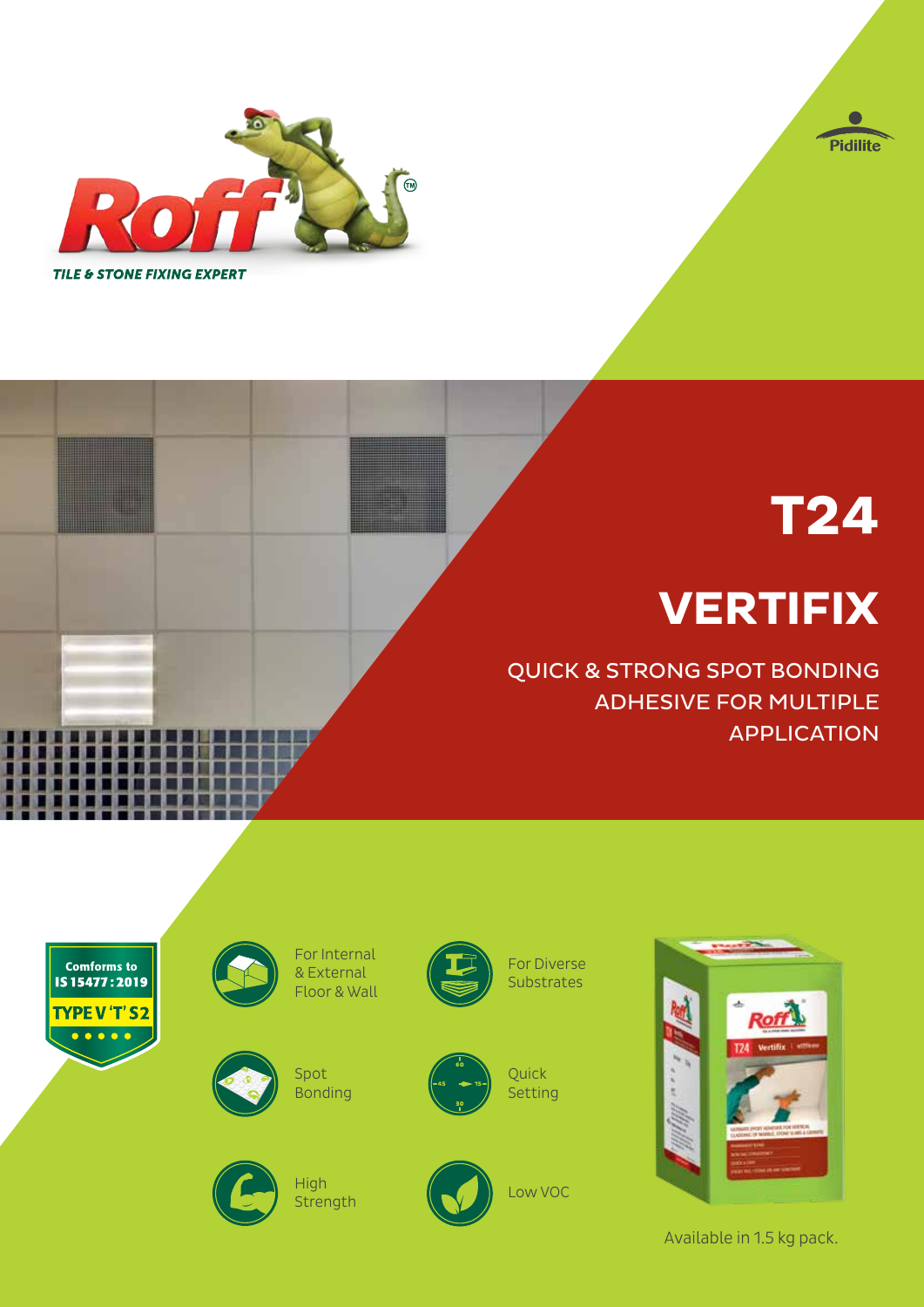



#### **DESCRIPTION**

Roff Vertifix Adhesive is a two component, epoxy based, high performance, multipurpose, spot bonding adhesive for fixing all types of tiles & stones including composites, metal tiles of regular size on interior and approved exterior applications on vertical / overhead diverse surfaces like metal, drywall boards, plywood & wood derivative. It can be also used as thin bed adhesive on floor application.

#### **STANDARD COMPLIANCE/ SPECIFICATION**

Roff VertiFix Adhesive complies to Type 5 'T S2' as per "IS 15477: 2019 - Adhesives for use with ceramic, mosaic and stone tiles - Specification."

#### **AREA OF USE**

| <b>Material to be fixed</b>                                                                                                                                                                  | On surface/ substrate                                                                                                                                                                                              | <b>Area of application</b>                                                                                                                                                                                      |
|----------------------------------------------------------------------------------------------------------------------------------------------------------------------------------------------|--------------------------------------------------------------------------------------------------------------------------------------------------------------------------------------------------------------------|-----------------------------------------------------------------------------------------------------------------------------------------------------------------------------------------------------------------|
| All types tiles, glass mosaic<br>tiles**, large format tiles*,<br>precast terrazzo, all-natural<br>stones**, composites**/ artificial/<br>nano/engineered stone, metal<br>tiles glass tile". | Cement-based surfaces (screeds,<br>plaster, concrete), metal surfaces<br>(iron, steel, copper, aluminum<br>etc.). epoxy/ PU based substrate,<br>drywall surfaces' (like bison/<br>gypsum / cement board), existing | Floor*, walls & ceiling, internal<br>& external area <sup>*</sup> , window/door<br>frame, areas where less contact<br>area is available, quick & fast<br>work needed area, domestic<br>applications, commercial |
|                                                                                                                                                                                              | tiles & stones, plywood & wood<br>derivative*, rubber, pvc, glass etc.                                                                                                                                             | applications, industrial<br>application.                                                                                                                                                                        |

"For all exterior tile/ stone fixing, large format tile & drywall/ vibrati<mark>onal area tile installation, Consult with Roff technical team before installation.</mark> \* Floor tile/ traffic area tiling should be fixed with thin bed applications.

\*\*For light color stone/ mosaic, do demo/ sampling for color staining & compatibility before using.

#### **FEATURES AND ADVANTAGES**

- Two components; just mix and use.
- Quick setting formula with setting time of 15 -30 minutes.
- Spot bonding gives economical solution with less material consumption.
- Permanent bond with various substrates including metals, drywalls & plywood.
- Non-sag consistency: hassle free vertical application
- Ideal for fixing all types of tiles & stones including composites, metal tiles
- Chemical resistant & Resistance to Solvents, Alkalis & Oils.
- High productivity & faster installation speed of tile/ stone due to fast setting.

#### **LIMITATIONS**

- Don't fix with spot bonding method on floor or any impact prone area (Do thin bed application on floor or impact prone area).
- Do not use Roff Vertifix to bond transparent glass materials.
- For high vibrational/ deformable area, user Roff Master-Fix Adhesive.
- For light color stone & mosaic, do demo/ sampling for color staining & compatibility before application.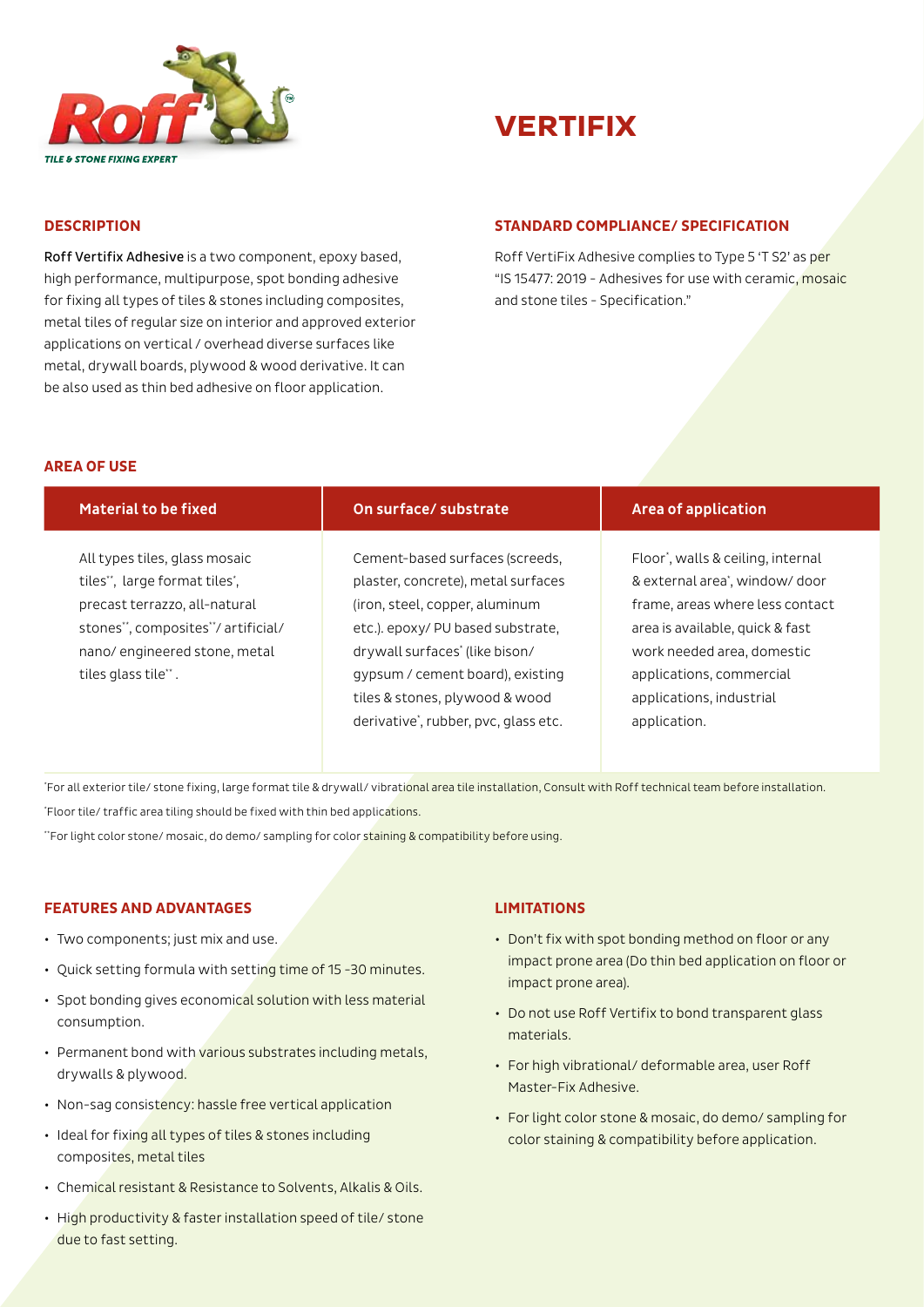



#### **TECHNICAL INFORMATION**

APPLICATION PROPERTIES

| <b>Testing Properties</b>                               | <b>Test Results</b>                                                        |  |
|---------------------------------------------------------|----------------------------------------------------------------------------|--|
| Component Appearance                                    | Part A (Base): Off white Paste<br>Part B (Hardener) : Yellowish Paste      |  |
| Mixing Ratio (Part A: Part B)                           | Part A - 1.0 kg & Part B - 0.50 kg<br>(Part A: Part B - 100: 50 by weight) |  |
| Mixed Material Appearance                               | Ivory/ Yellowish Paste Consistency                                         |  |
| Mixed Density                                           | $1.5 \pm 0.05$ kg/ litre                                                   |  |
| Open Time                                               | Approx. 10 minutes                                                         |  |
| Setting Time                                            | Approx. 30 minutes                                                         |  |
| Pot life ( $@27 \pm 1°C$ )                              | Approx. 10 minutes (50g mix)                                               |  |
| Clamping Time/ Grouting Time                            | 3 hours                                                                    |  |
| Application Temperature (Substrates and Materials)      | 10°C to 40°C                                                               |  |
| Trafficable/ Handling Time                              | 3 hours                                                                    |  |
| Interval before normal use/ Full cure time              | 3 days                                                                     |  |
| Pull-Off adhesion strength after 3 hours (ASTM D 4541)  | $\geq$ 2.0 N/mm <sup>2</sup>                                               |  |
| Pull-Off adhesion strength after 24 hours (ASTM D 4541) | $\geq$ 3.0 N/mm <sup>2</sup>                                               |  |

#### Performance Properties As per IS 15477: 2019 (Type 5 'T S2')

| <b>Testing Properties</b>                           | Requirement                  | <b>Test Results</b>           |
|-----------------------------------------------------|------------------------------|-------------------------------|
| a) Tensile Adhesion at Dry Condition, after 28 days | $\geq$ 2.0 N/mm <sup>2</sup> | $2.0 - 3.0$ N/mm <sup>2</sup> |
| b) Tensile Adhesion at Wet condition                |                              | $2.0 - 3.0$ N/mm <sup>2</sup> |
| c) Shear Adhesion at Dry Condition                  | $\geq 6.0$ N/mm <sup>2</sup> | $6.0 - 8.0$ N/mm <sup>2</sup> |
| d) Shear Adhesion at Wet condition                  | $\qquad \qquad$              | $6.0 - 8.0$ N/mm <sup>2</sup> |
| e) Shear Adhesion at Heat Ageing                    | $\geq$ 3 N/mm <sup>2</sup>   | $6.0 - 8.0$ N/mm <sup>2</sup> |
| f) Deformability (S2)                               | $\geq$ 5 mm                  | $\geq$ 5 mm                   |

Note: Test results are indicative as per testing method specified in standard. Test results may vary as per substrate, site condition & testing machine etc. Actual field performance will depend on installation methods and site conditions.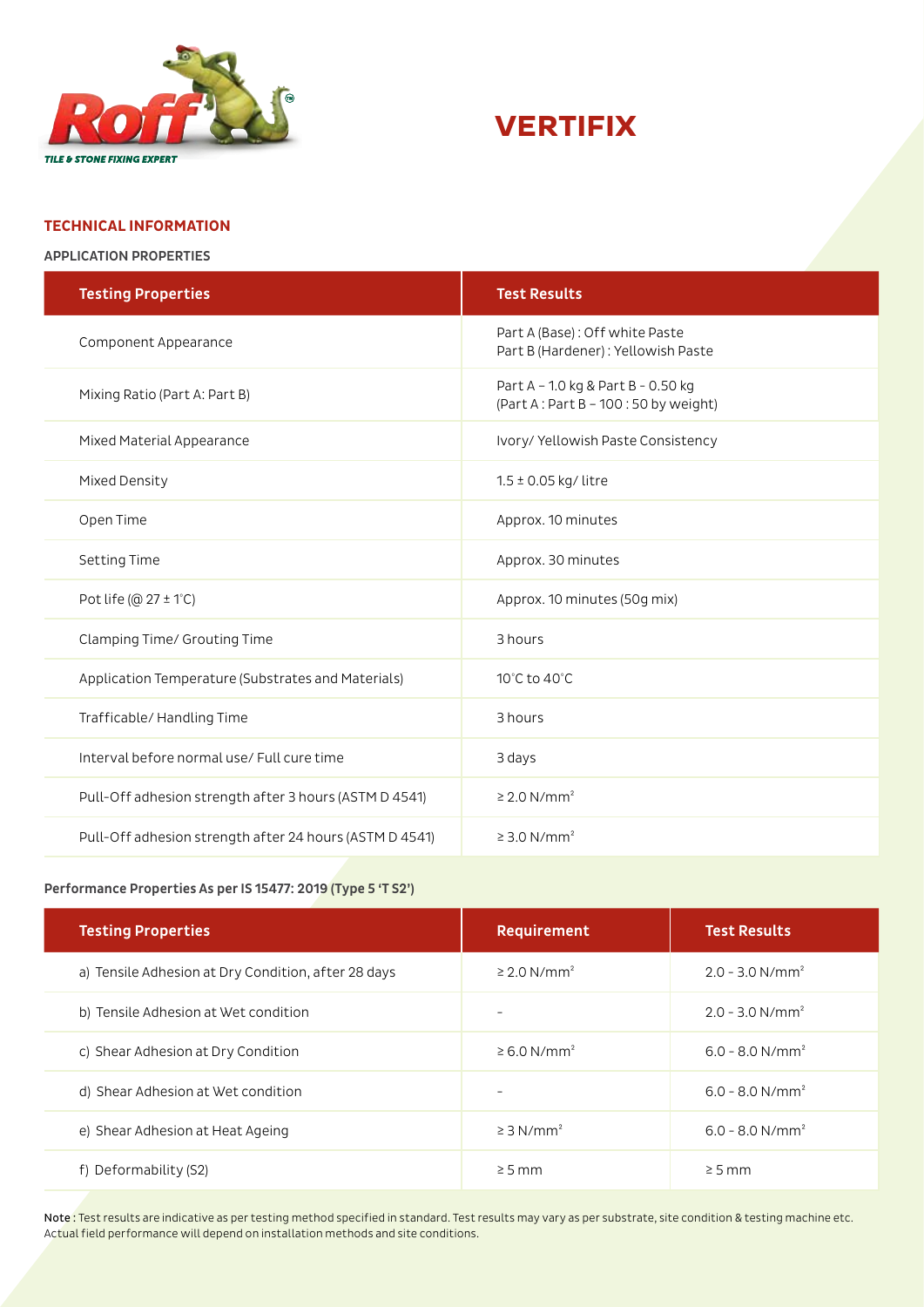

## **VERTIFIX**

#### **APPLICATION INSTRUCTIONS**



#### SUBSTRATE PREPARATION

- The substrate must be level, cured, undamaged, compact, rigid, resistant, dry and free from any debonding agents and from damp rising.
- All surfaces must be plumb and true to within 6 mm in 10 ft (3m).
- Rust on iron surfaces must be removed by sandblasting & Screeds/ New concrete slabs must be cured for at least 28 days.
- Expansion joints to be provided & filled with suitable sealant.
- Do not cover expansion joints with thin set tile adhesive/ tile.

#### MIXING

- The two components of Roff Vertifix are supplied in ready-to-mix packs.
- Pour the part B into part A and mix well until a uniform paste is obtained.
- Mix with a suitable slow speed drills (50 100 rpm) or by hand
- Always mix required quantity, which can be consumed within pot life.
- The ratio of the part A and part B is fixed, and any modification and/or inappropriate ratio could cause incorrect hardening of the product.

#### APPLICATION







- İ • In case of spot bonding application, apply mixed material dabs evenly distributed on backside of the stone or tile
- Recommended is to put minimum 5 dabs per sq. ft. (4 in each corner and 1 in center). Cover at least 10% of the area of each piece. Finished dab thickness must be a minimum 3 mm.
- After applying Roff Vertifix on back of stone / tile, place it on substrate and adjust for plumb and level. Use clamps for safety & remove them after 5-6 hrs.
- In case of thin bed application, apply adhesive to the substrate with the flat side of the trowel.
- Comb on additional adhesive with the notched side.
- Use the proper sized notched trowel to ensure full bedding of the tile.
- Tiles must be fixed within 5-10 mins. of adhesive being applied.
- Press the tiles firmly into position with a slight twisting action, checking periodically that good contact is maintained with the back of each tile and beat in using rubber mallet to imbed tile and adjust level.
- Leave no voids behind tiles.
- For irregular surfaces, adhesive can additionally be buttered on the backs of the tiles to ensure full adhesive contact.
- Use suitable support along with adhesive for fixing tiles on vertical surfaces.
- For highly absorbent natural stones which may form a wet patch when adhesive is used, it is recommended to use suitable Roff Impregnating sealer on all sides. Please refer Technical Data Sheets of product intended for use for specific instructions of use
- Leave adequate joints between individual wall and floor tiles using Roff spacers. The joint width shall be as per the recommendation of architect / engineer.
- Clean off surplus adhesive from tile face and between joints.
- Clean tools and tile work with water while adhesive is fresh. Once cured, the adhesive can only be removed by mechanical means.